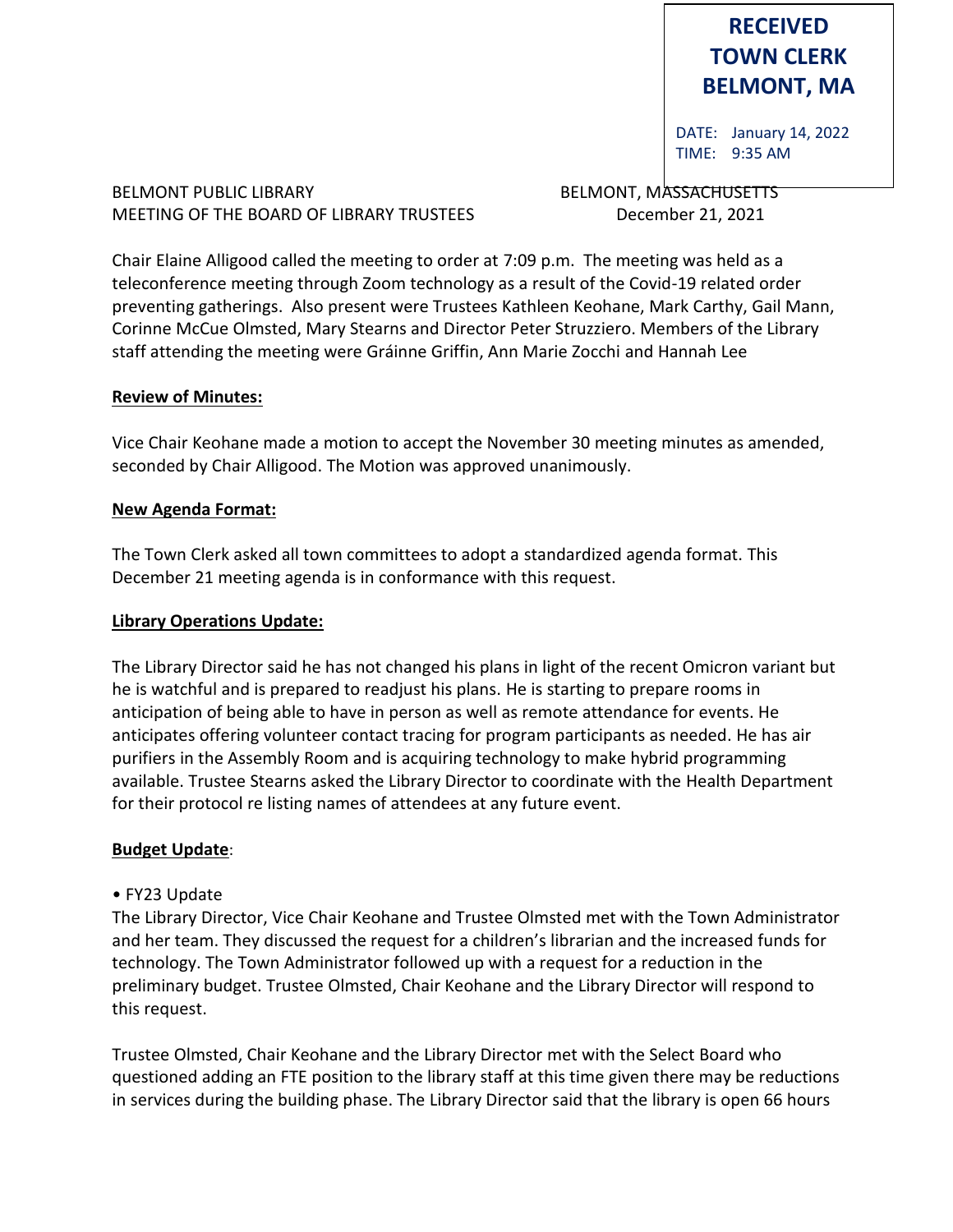per week and a full-time employee works 35 hours per week, showing the coverage need. The Select Board asked for the library to present their strategic priorities and a transition plan for moving into and out of temporary facilities to a new building. Vice Chair Keohane said that they will get back to the Select Board with the cost to operate in the different phases of the transition to a new building and more detail as to why there is a need for a children's librarian position now.

The Library Director submitted a five-year capital budget request, however the 1<sup>st</sup> year is the focus leading up to a debt exclusion vote. In the first year it includes funds for RFID equipment which is portable and suitable for the new library building.

# **Key Topics:**

• Building Project Update

Vice Chair Keohane reported that they are working on a transition plan to identify what temporary space for the library would look like. They will meet with the representatives of the COA, School Department, Benton Library and other town spaces. They are also exploring use of the school department's modular classrooms.

The Library Director said other library directors have said the library will need half its current space for temporary operations. The operational costs for temporary space will be compiled in the coming months. Work had been done to estimate these costs but the current effort will revalidate the costs of temporary operations.

The electrical conduits in the library parking lot are being replaced because the parking lot lights do not work. This information is reported on the library web site and also posted on the doors of the library.

The Young Adult Librarian, Hanna Lee, proposed that the Library Trustees consider adding an honorary member from the Belmont Public Library's Teen Advisory Board, who would attend meetings quarterly. This honorary member and would bring provide input to the Trustees from a young adult's perspective. The Teen advisory board chair and vice chair are elected by their peers. Librarian Lee recommended that both the Chair and Vice Chair attend together as the new chair is elected in January and could become oriented to the position prior to their senior year and serving as chair. The trustees were receptive to the idea. The Trustees listened to the discussion, and noted their willingness to consider a young adult observer but deferred action.

• Friends / Foundation / School Committee updates

Trustee Olmsted said there was no pertinent School Committee news to report.

The Friends of the Belmont Public Library completed their membership drive which was successful financially. Membership numbers are slightly lower than the past year. The Friends are planning an outdoor event in February. The Friends' book sale at the Holiday Market was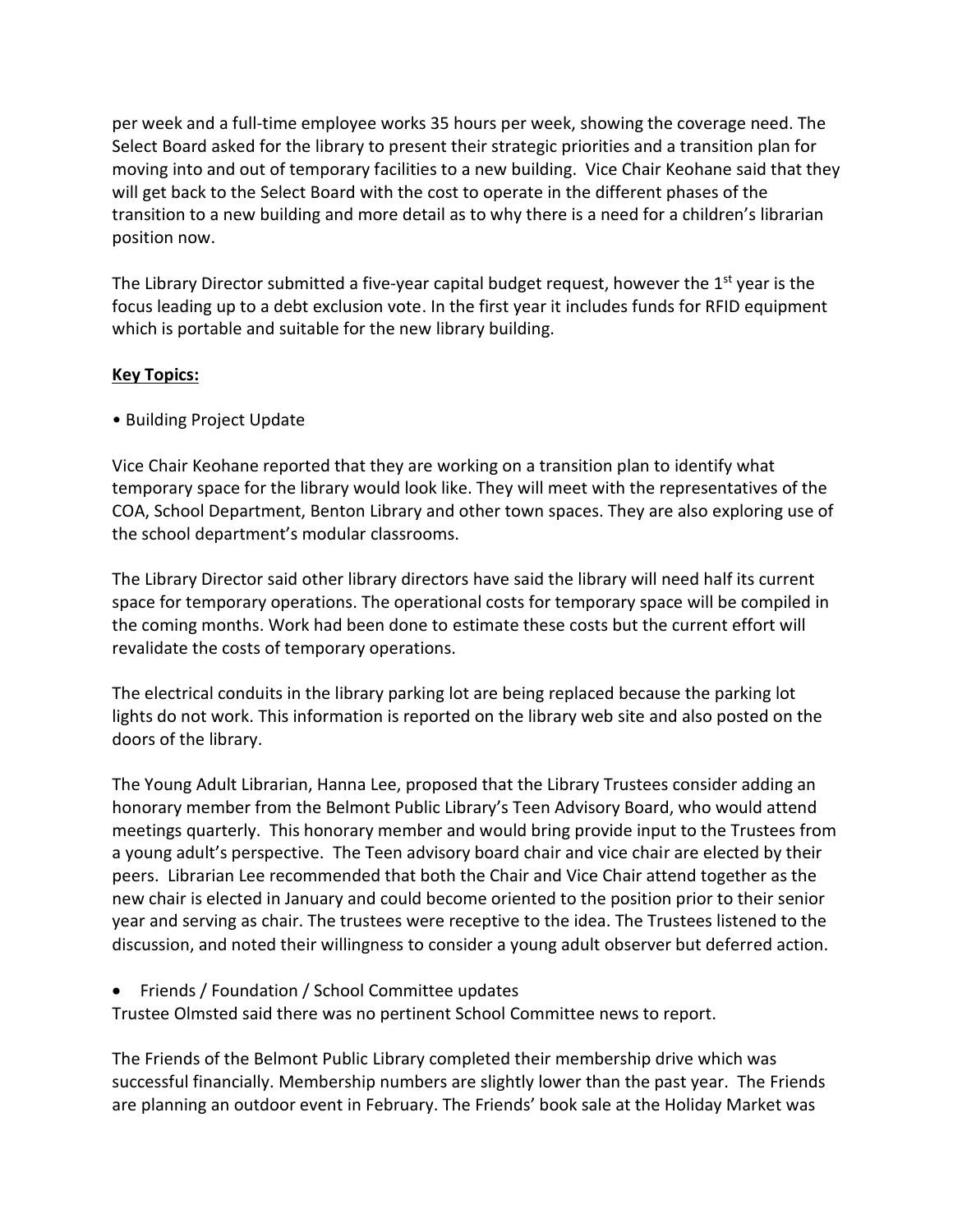very successful. There was interest in the non-English books and the Friends want to publicize that they accept world language books.

The new Treasurer of the Belmont Library Foundation will be Chad Onufrechuk. He is scheduled to be formally elected at the Foundation's January meeting Trustee Mann and Vice Chair Keohane are the Trustees' liaisons to the Foundation. They asked the library newsletter to report on the anticipated appropriation of state funds for the new library and to encourage giving plans for 2022.

# **Policy Reviews and Votes:**

# • Tangible Gifts Policy

The Trustees reviewed the library's tangible gift policy. The policy states the gift will be acknowledged, including the date of the gift, to show clear transfer of ownership. Vice Chair Keohane made a motion to approve a modification to the tangible gift policy to develop a gift form and Trustee Stearns seconded this motion. The motion was passed unanimously.

# • Naming Rights Policy

Vice Chair Keohane, Trustee Mann and Belmont Library Foundation President Marcie Schorr Hirsch, Vice President Ellen Schrieber are drafting a naming rights program. A revision to the Library Policy will be provided for review at the January 12, 2022 Trustees meeting. Trustee Carthy supported the recommendation that Vice Chair Keohane and Foundation President Hirsch have the authority to state the donation level and to accept the donation on behalf of the trustees. Trustee Mann recommended that there be a certain donation level where the decision would revert to the Trustees.

# **Director's Report**: not discussed

On behalf of the library staff Grainne Griffin expressed their appreciation for the recent staff holiday breakfast brunch.

Trustee Olmsted asked the meeting materials be provided to the Trustees two days prior to the meeting to allow time for review.

Trustee Olmsted asked that the library Facebook site include information about the availability of museum passes at the library.

Trustee Carthy asked that the Trustees revert to their prior practice of holding meeting on the third Thursday of each month.

Trustee Carthy asked that the Trustees look into the agreements regarding the naming and use of the Claflin Room.